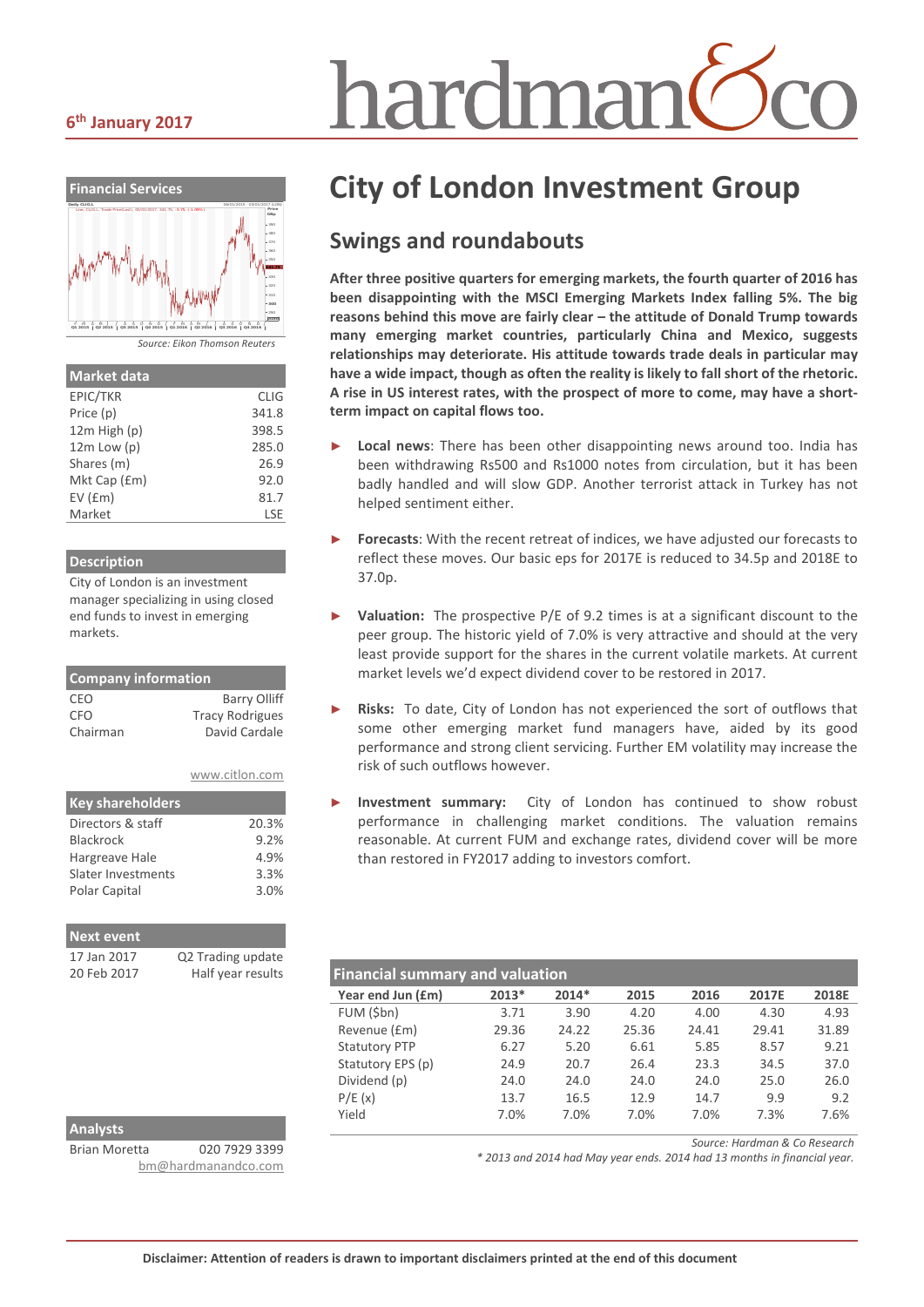#### **City of London Investment Group**



#### **Funds under Management**



#### **Revenues**



#### **eps (bar) and dividend (line)**



- ► Net inflows from 2014
- Market weakness in 2016 substantially offset by new business flows
- Assumed steady new business flows and market growth of 5% pa in 2017 and 2018

- Revenues strongly linked to FUM
- Slight decrease in revenue margins from new business
- Some currency effects, particularly from strong US Dollar from 2015 to 2017

- ► Profitability historically maintained by cost flexibility
- ► Dividend shortfall in 2014 and 2016 covered from reserves
- If market remains at current levels then we'd expect dividend to be covered and increased in 2017

*Source: Company data; Hardman & Co Research*

*\* 2013 and 2014 had May year ends. 2014 had 13 months in financial year*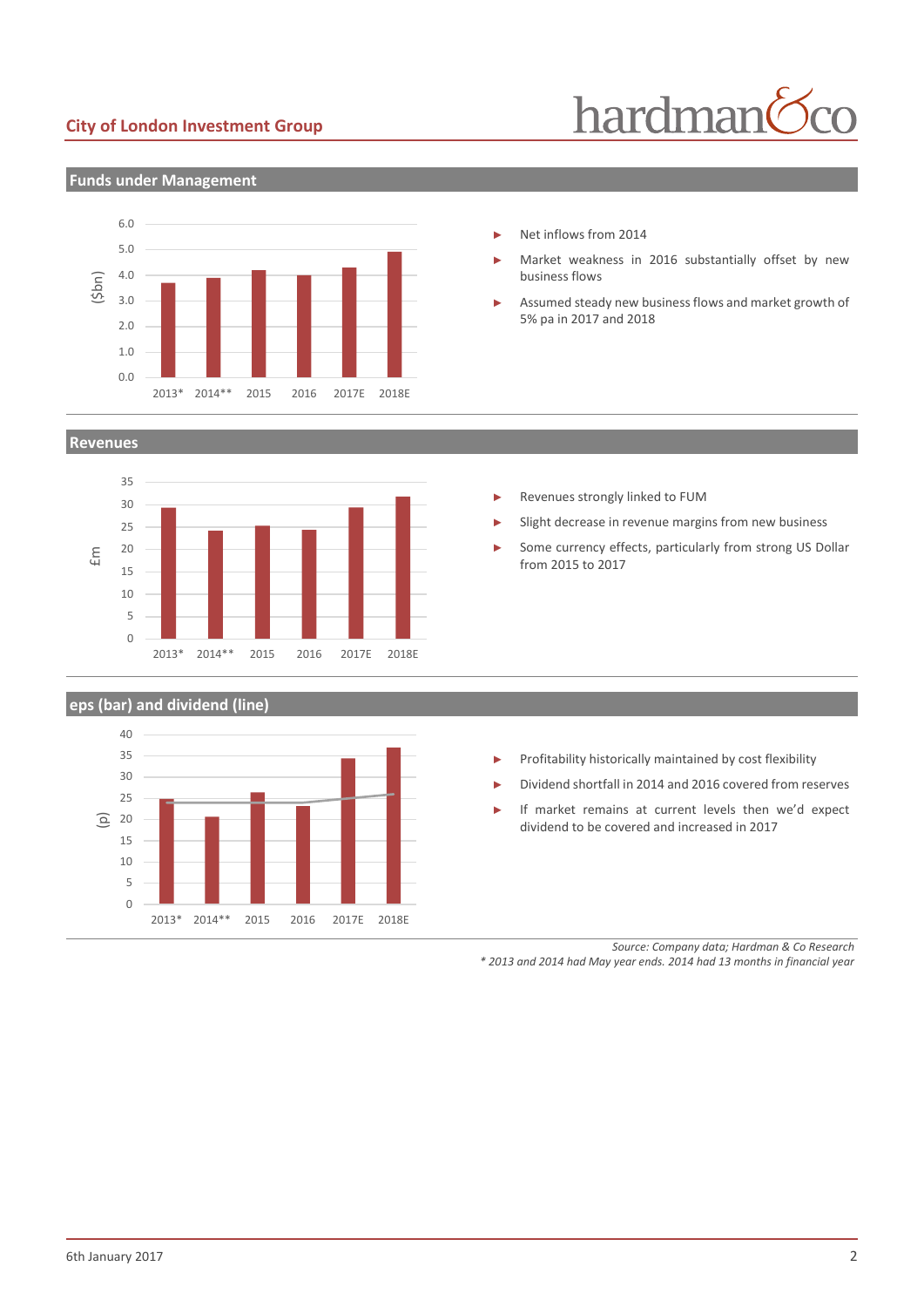

# **Disclaimer**

*Hardman & Co provides professional independent research services. Whilst every reasonable effort has been made to ensure that the information in the research is correct, this cannot be guaranteed.*

*The research reflects the objective views of the analysts named on the front page. However, the companies or funds covered in this research may pay us a fee, commission or other remuneration in order for this research to be made available. A full list of companies or funds that have paid us for coverage within the past 12 months can be viewed a[t http://www.hardmanandco.com/](http://www.hardmanandco.com/)*

Hardman & Co has a personal dealing policy which debars staff and consultants from dealing in shares, bonds or other related instruments of companies which *pay Hardman for any services, including research. They may be allowed to hold such securities if they were owned prior to joining Hardman or if they were held before the company appointed Hardman. In such cases sales will only be allowed in limited circumstances, generally in the two weeks following publication of figures.* 

*Hardman & Co does not buy or sell shares, either for its own account or for other parties and neither does it undertake investment business. We may provide investment banking services to corporate clients.* 

*Hardman & Co does not make recommendations. Accordingly, we do not publish records of our past recommendations. Where a Fair Value price is given in a*  research note this is the theoretical result of a study of a range of possible outcomes, and not a forecast of a likely share price. Hardman & Co may publish further *notes on these securities/companies but has no scheduled commitment and may cease to follow these securities/companies without notice.*

*Nothing in this report should be construed as an offer, or the solicitation of an offer, to buy or sell securities by us.*

*This information is not tailored to your individual situation and the investment(s) covered may not be suitable for you. You should not make any investment decision without consulting a fully qualified financial adviser.*

*This report may not be reproduced in whole or in part without prior permission from Hardman &Co.*

*Hardman Research Ltd, trading as Hardman & Co, is an appointed representative of Capital Markets Strategy Ltd and is authorised and regulated by the Financial Conduct Authority (FCA) under registration number 600843. Hardman Research Ltd is registered at Companies House with number 8256259. However, the information in this research report is not FCA regulated because it does not constitute investment advice (as defined in the Financial Services and Markets Act 2000) and is provided for general information only.*

*Hardman & Co Research Limited (trading as Hardman & Co) 11/12 Tokenhouse Yard London EC2R 7AS T +44 (0) 207 929 3399*

*Follow us on Twitter @HardmanandCo (Disclaimer Version 2 – Effective from August 2015)*